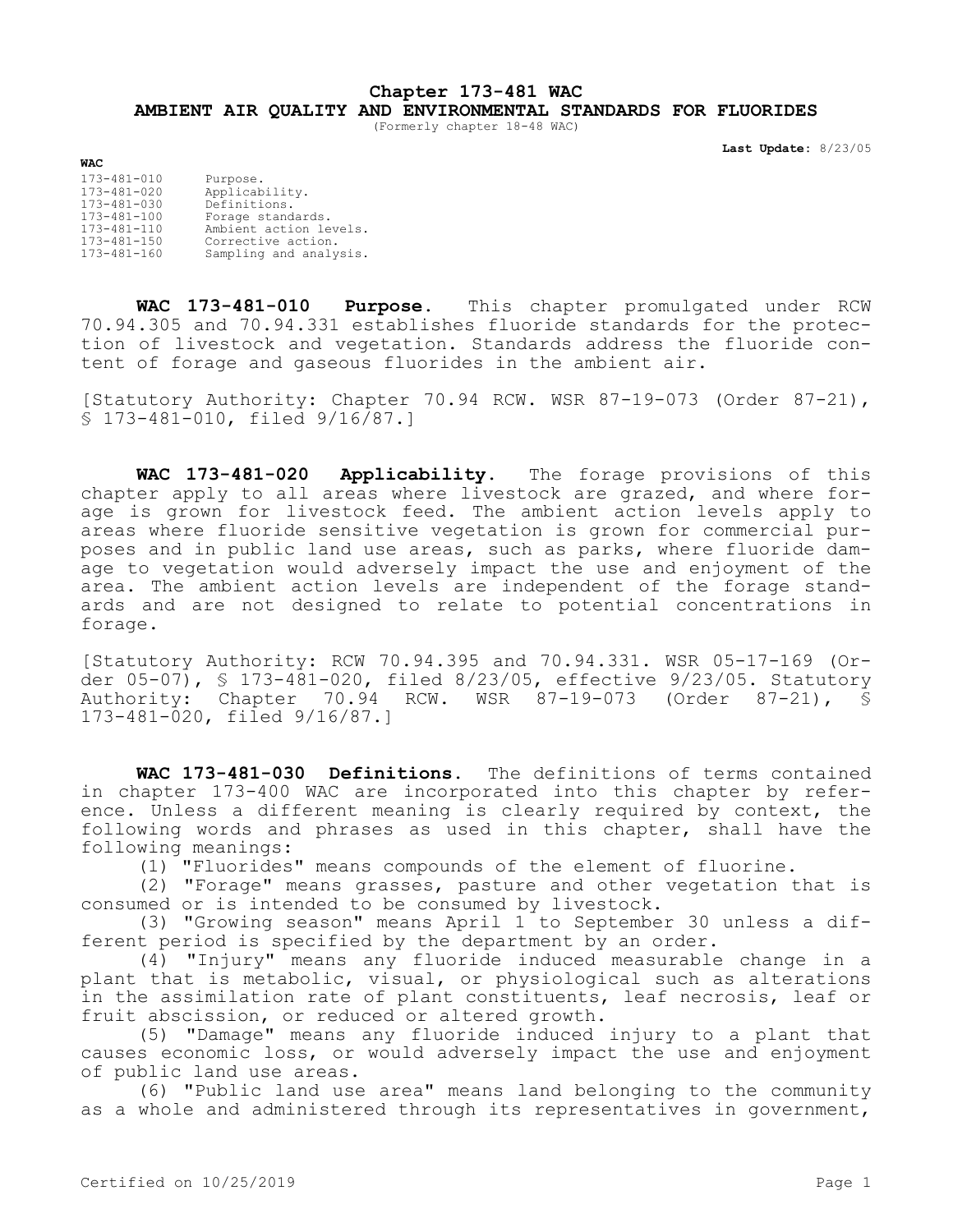and within which fluoride sensitive vegetation is important to the purpose of the land use such as parks, national forests, etc.

[Statutory Authority: RCW 70.94.395 and 70.94.331. WSR 05-17-169 (Order 05-07), § 173-481-030, filed 8/23/05, effective 9/23/05. Statutory Authority: Chapter 70.94 RCW. WSR 87-19-073 (Order 87-21), § 173-481-030, filed 9/16/87.]

**WAC 173-481-100 Forage standards.** (1) All sampling to determine compliance with these standards shall be conducted in locations and during time periods consistent with protecting livestock.

(2) The fluoride content of forage calculated by dry weight shall not exceed:

(a) Forty parts per million fluoride ion (40 ppm F<sup>-</sup>) average for the growing season.

(b) Sixty parts per million fluoride ion (60 ppm F-) each month for more than two consecutive months during the growing season.

(c) Eighty parts per million fluoride ion (80 ppm F-) more than once in any two consecutive months during the growing season.

[Statutory Authority: RCW 70.94.395 and 70.94.331. WSR 05-17-169 (Order 05-07), § 173-481-100, filed 8/23/05, effective 9/23/05. Statutory Authority: Chapter 70.94 RCW. WSR 87-19-073 (Order 87-21), § 173-481-100, filed 9/16/87.]

**WAC 173-481-110 Ambient action levels.** (1) All sampling to determine compliance with these action levels shall be conducted in locations and during time periods consistent with protecting vegetation of the type and in areas covered by this chapter.

(2) Gaseous fluorides in the ambient air calculated as HF at standard conditions shall not exceed:

(a) Two and nine-tenths micrograms per cubic meter  $(2.9 \text{ µg/m}^3)$ average for any nonoverlapping twenty-four consecutive hours;

(b) One and seven-tenths micrograms per cubic meter  $(1.7 \text{ µg/m}^3)$ average for any seven consecutive days;

(c) Eighty-four one-hundredths micrograms per cubic meter (0.84  $\mu$ g/m<sup>3</sup>) average for any thirty consecutive days;

(d) Five-tenths micrograms per cubic meter  $(0.5 \mu g/m^3)$  average for the growing season.

[Statutory Authority: RCW 70.94.395 and 70.94.331. WSR 05-17-169 (Order 05-07), § 173-481-110, filed 8/23/05, effective 9/23/05. Statutory Authority: Chapter 70.94 RCW. WSR 87-19-073 (Order 87-21), § 173-481-110, filed 9/16/87.]

**WAC 173-481-150 Corrective action.** (1) When requested by the department, persons emitting fluorides to the ambient air shall demonstrate their compliance with WAC 173-481-100 and 173-481-110 by conducting a monitoring program approved in writing by the department. Monitoring shall be required only in areas with forage or vegetation to be protected by this chapter. Monitored exceedances of the ambient action level shall not require corrective action or be considered vio